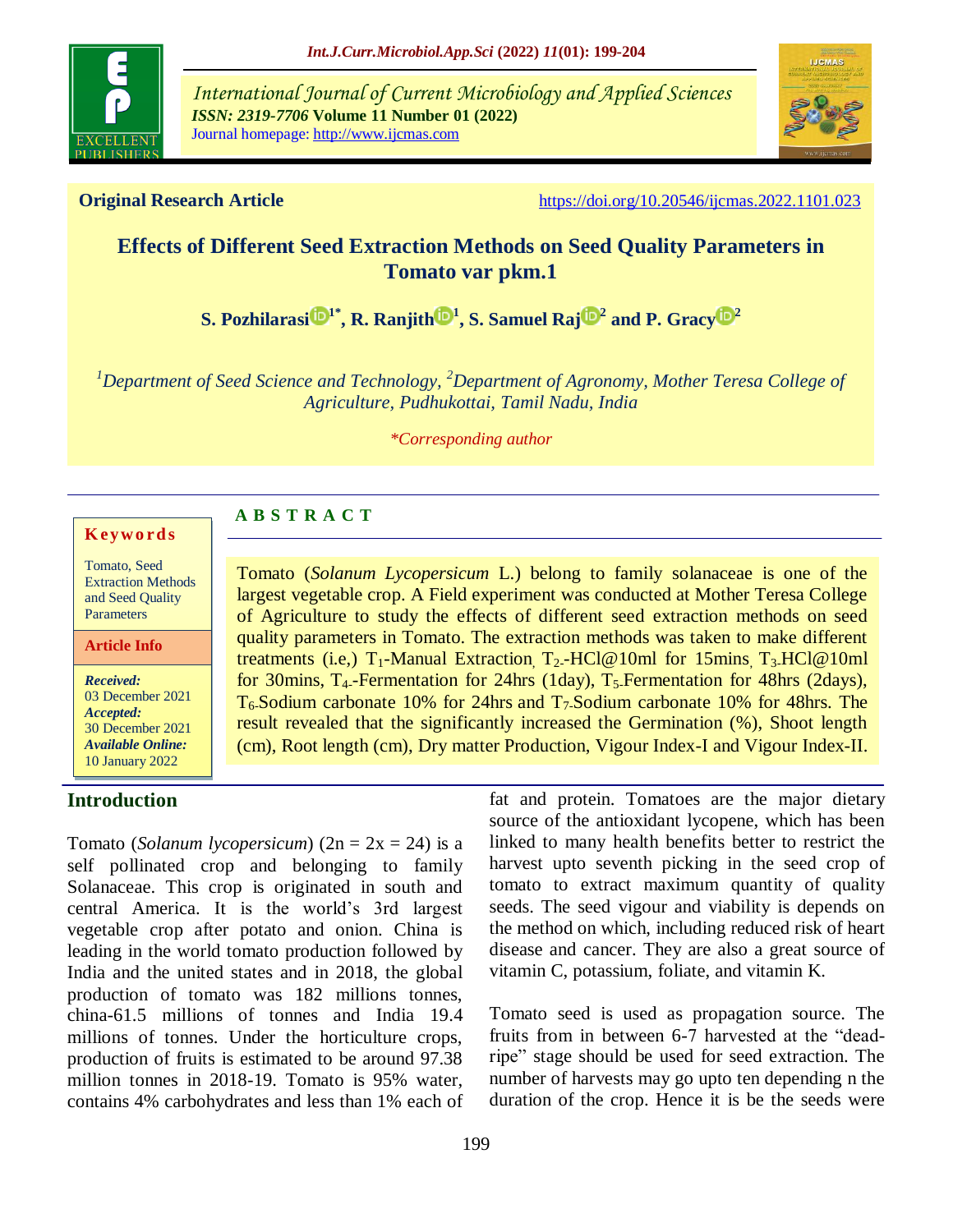extracted and hence, it is more important to choose proper methods of seed extraction. Before seed extraction, the fruits are to be graded for true to type and selection of medium to large size fruits for getting higher recovery of quality seeds. The seed quality of tomato is affected by factors such as seed extraction methods, duration and fermentation temperature for seed extraction and fruit maturity (Kailappan and Karunanithy, 2006).

In tomato the seed extraction is basically done by three methods namely fermentation, Acid extraction & Alkali extraction. Fermentation method it is a natural process that is least harmful to the seed, low seed recovery %, dull seed colour and can destroy bacterial canker and other seed-borne diseases. Fermentation should be a controlled process. Though not difficult to do, it can be done incorrectly, in which case the ferment produces a bad smell and an overgrowth of white fungus which can produce heat and mechanical damage of seed.

The process basically consists of breaking or mashing up the fruit into pulp, seeds, and juice, and then pouring the mixture into a large container where it ferments for a period lasting usually three days. After fermentation is complete the seed is separated by washing, and then the seed is dried.

The acid method of seed extraction is the best method for tomato seed extraction. In this method, the fruits are to be crushed into pulp and taken in a plastic containers (or) cement tank. And then add 30 ml of commercial Hydrochloric acid per kg of pulp, stir well and allow it for  $\frac{1}{2}$  hour. In between this duration the pulp may be stirred well for one or two times. This facilitates the separation of seed and pulp. After ½ hour, the seeds will settle down at the bottom and then the floating fraction is to be removed. The collected seeds should be washed with water for three or four times.

In alkali method, the extracted material with pulp is treated with  $Na<sub>2</sub>CO<sub>3</sub>$  at required concentration for a particular period and later on washing the seed with water. Seeds are washed thoroughly with clean

water and allowed to dry in the sun. Once the seed has been washed and made ready for drying, it should be dried as quickly as possible without heat. Drying should take place at a temperature of less than  $90^{\circ}$ F (32 $^{\circ}$ C). Once the temperature reaches  $95^{\circ}$ F (35 $^{\circ}$ C) damage to the seed can occur. For this reason, seed should not be dried in the sun when the air temperature is much over 80°F (32°C).

To address all those problems of seed extraction methods, the present study is proposed to evaluate the effects of different seed extraction methods on seed quality parameters in Tomato and further to standardize the seed extraction methods in tomato.

## **Materials and Methods**

Different seed extraction treatments was carried under laboratory conditions in a CRD design with 3 replication. The Laboratory experiment was conducted at Department of Seed Science and Technology, Mother Teresa college of Agriculture, Pudukkottai.

### **Treatments Details**

 $T_1$ . Manual Extraction

 $T_2$ -HCl@10ml for 15 mins

 $T_3$ -HCl@10ml for 30mins

T4--Fermentation for 24 hrs (1day)

 $T_5$ -Fermentation for 48 hrs (2days)

 $T_6$ -Sodium carbonate 10% for 24hrs

T7-Sodium carbonate 10% for 48hrs

## **Different Methods of Extraction**

### **Manual Method**

First take the well riped uniform size tomatoes. Then remove the skin on top of it. The inside fleshy part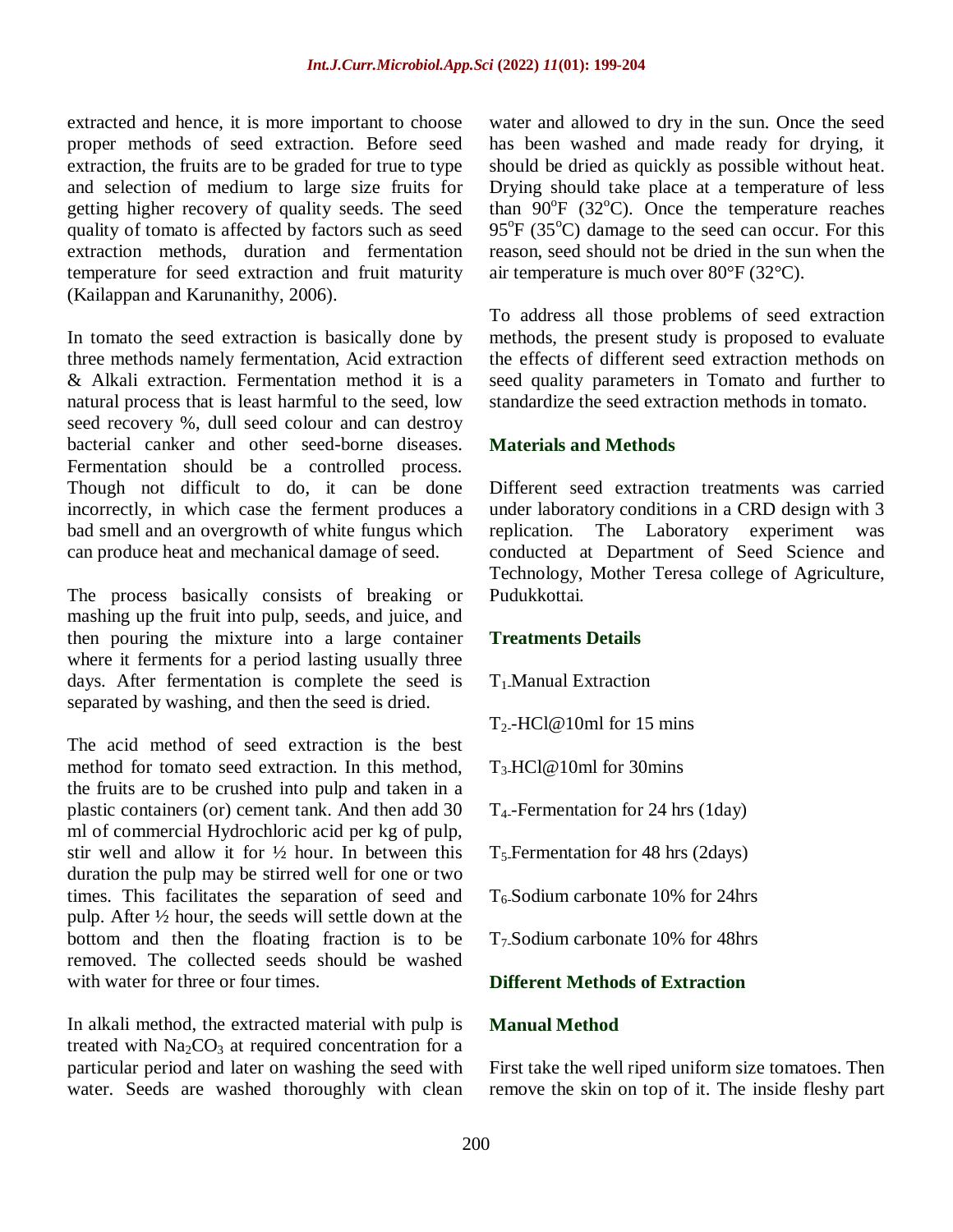should be crushed and squeezed by hands, to remove tomato pulp. Gently press the all seeds with gelatinous material. Then Sieve the seeds and wash to be clean water.

## **Fermentation Extraction Method**

The crushed fruits, which consist of pulp along with seed are mixed with excess of water and kept in a container for 20-24 hours. The pulp should be stirred 3-4 times for achieving uniformity in fermentation process.

Fermentation process will enable the seeds to settle down while the decayed pulp and immature seed tend to float. The floating materials can be decanted to separate the settled seeds. Separated seeds should be repeatedly washed with water.

The wet seeds have to be shade dried initially followed by sun drying for 2-3 hours, until the seeds attain eight percent moisture content.

## **Acid Extraction Method**

The fruits are squeezed and hydrochloric acid (HCl) is added to the pulp @ 20ml/kg of pulp. This is kept as such for 15-20 minutes with 3-4 frequent stirring.

After 15 minutes, the floating fraction is removed and that have settled down are washed with adequate water for 3-4 times. The seeds are then shade dried followed by sun drying. Care should be taken to avoid clogging of seeds while drying.

## **Alkali Extraction Method**

In one liter of water one g of 10% sodium bicarbonate is to be added. In one liter of water. The cool alkali mixture is added to one kg of pulp.

Allow it to stand overnight in an earthen pot. Next day, all the seeds will settle down at the bottom of the container, therefore the supernatant liquid can be decanted. Seeds are washed thoroughly with clean water and allow to dry.

### **Seed Quality Parameters**

#### **Germination**

The laboratory germination test was conducted as per ISTA (2007) procedure by adopting "Top of the paper method". Freshly harvested 100 seeds in three replications were taken at random from the seed lot of each treatment and placed uniformly on germination paper.

Petri plate was kept in germinator, where the temperature was maintained at  $25 \pm 0.5$ °C and the relative humidity at  $95 \pm 1$  percent. The final counts were taken on  $14<sup>th</sup>$  day of germination test for normal seedlings and expressed in percentage.

### **Seedling length (cm)**

Ten normal seedlings were selected at random from the germination test. On the day of final count day the length between the collar region and the tip of the primary shoot was measured as shoot length (cm).

While length between the collar region and the tip of primary root was measured as root length (cm). The seedling length will be computed by using the following formula,

Seedling length  $(cm) =$  Shoot length  $(cm) +$  Root length (cm)

### **Shoot length (cm)**

Ten normal seedlings were selected at random from each replication and the distance between the collar regions to tip of the primary leaf was measured and the mean expressed in centimeter.

### **Root length (cm)**

Ten normal seedlings were selected at random from each replication and the length of the root was measured from the collar region to the tip of primary root and the mean expressed in centimeter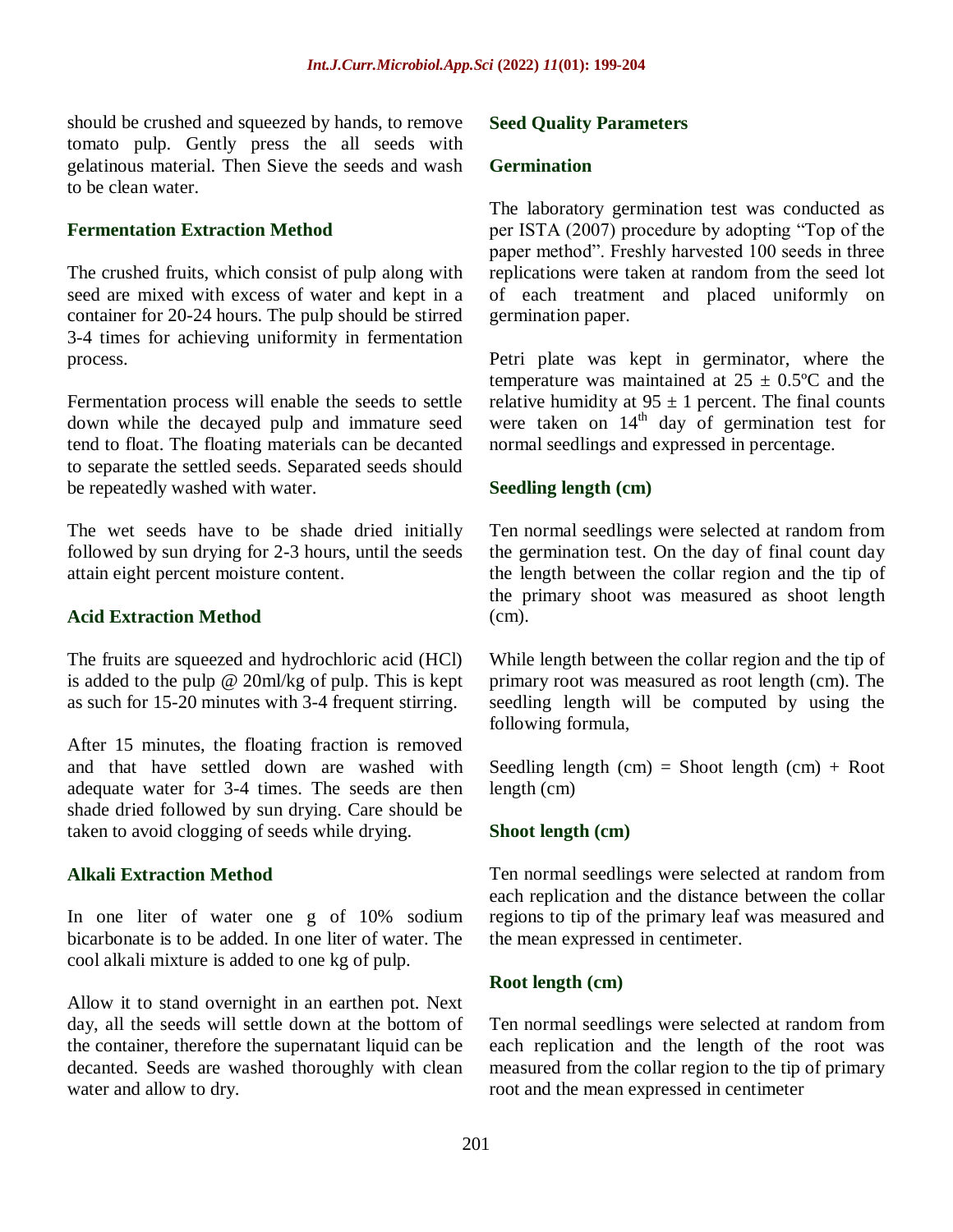# **Seedling dry matter production (g/10 seedlings-1 )**

After measuring the root and shoot length, the ten normal seedlings in each replication was shade dried for 24 h and then in hot air oven maintained at  $85 \pm$  $1^{\circ}C$ 

for 48 h. Then, they were cooled for 30 min in a desiccator which contained calcium chloride and then weighed in an electronic balance. The mean weight was expressed as dry matter production 10 seedlings in gram.

## **Vigour index**

The vigour indices were calculated using the procedure suggested by Abdul-Baki and expressed in whole number.

Vigour index-I = Germination  $(\%)$  X Seedling length (cm)

Vigour index-II = Germination  $(\%)$  X Seedling dry weight (g)

## **Statistical analysis**

The observations recorded were statistically analyzed using AGRESS software. The results of different experiments were subjected to an analysis of variance and treatment differences tested for significance ( $P = 0.05$ ) as per Gomez and Gomez (1984).

### **Results and Discussion**

Seed extraction is the process of separation or removing out of seeds from the fruits. Seed separation from fruit is a specialized job. A slight negligence while extracting the seed can considerably damage its viability and vigour besides physical appearance. The in situ germination can also occur due to improper extraction technique.

Tomato seed extraction involves a treatment to remove the gelatinous coating around the seeds.

Processing of tomato seeds that includes several steps is accomplished by pulping by machine or hand followed by removal of the gel surrounding the seeds by fermentation, chemicals or by mechanical means.

Seed extraction procedure is showed significantly highest germination per cent in  $T_3$  HCl @ 10ml for 30 minutes (92 %). However, significantly the lowest germination was recordedandT1 (manual extraction) (80%) which differed with others,  $T_2$ HCL@10ml for 15mins (80%), T6 (10 % sodium carbonate for 24 hrs) (90%),  $T_5$  (Fermentation for 48 hours) (85%),  $T_4$  fermentation for 24 hrs (87%),  $T_7$ sodium carbonate for 48 hrs (87 %).

Among the Seed extraction methods  $T_3$  HCL  $\omega$ 10ml for 30mins recorded maximum (14.06) highest speed of germination, but seed vigour decreased with fermentation longer than 5 days. Reyes *et al.,*  2007 revealed that fermentation seed extraction in a period from 1 to 7 days at room temperature produced seeds with 94.9% of germination and higher; however, fermentation from 5 to 7 days affected negatively the vigor. The use of bicarbonate of sodium in solutions of 5 to 15% and soaking period of 8 to 24 hours, produced seeds with 94.9% of germination and higher, without effect on vigor.

Seedling dry matter was  $(p<0.01)$  influenced by seed extraction method. The highest dry matter production is (20.37mg) was observed from T<sub>3</sub> HCL@10ml for 30 mins, followed  $T_2$  HCL@10ml for 15mins (20.01mg). The lowest dry matter production  $T_1$ - Manual extraction (19.12mg) and (19.53mg) was recorded by  $T_4$  fermentation for 24 hrs, (19.36mg) was recorded by  $T_5$  Fermentation for 48 hrs, while  $T_6$  sodium carbonate 10% for 24 hrs  $(20.28mg)$ ,  $T_7$  Sodium carbonate 10% for 48 hrs (19.87mg) there are recorded. Among different Treatments,  $T_3$  shows significantly higher dry matter  $(20.37mg)$  was recorded and the lowest is  $T_1(19.12)$ mg) was recorded. Maximum dry matter was observed in seed extracted by  $T_3$  HCL @ 10ml for 30 mins.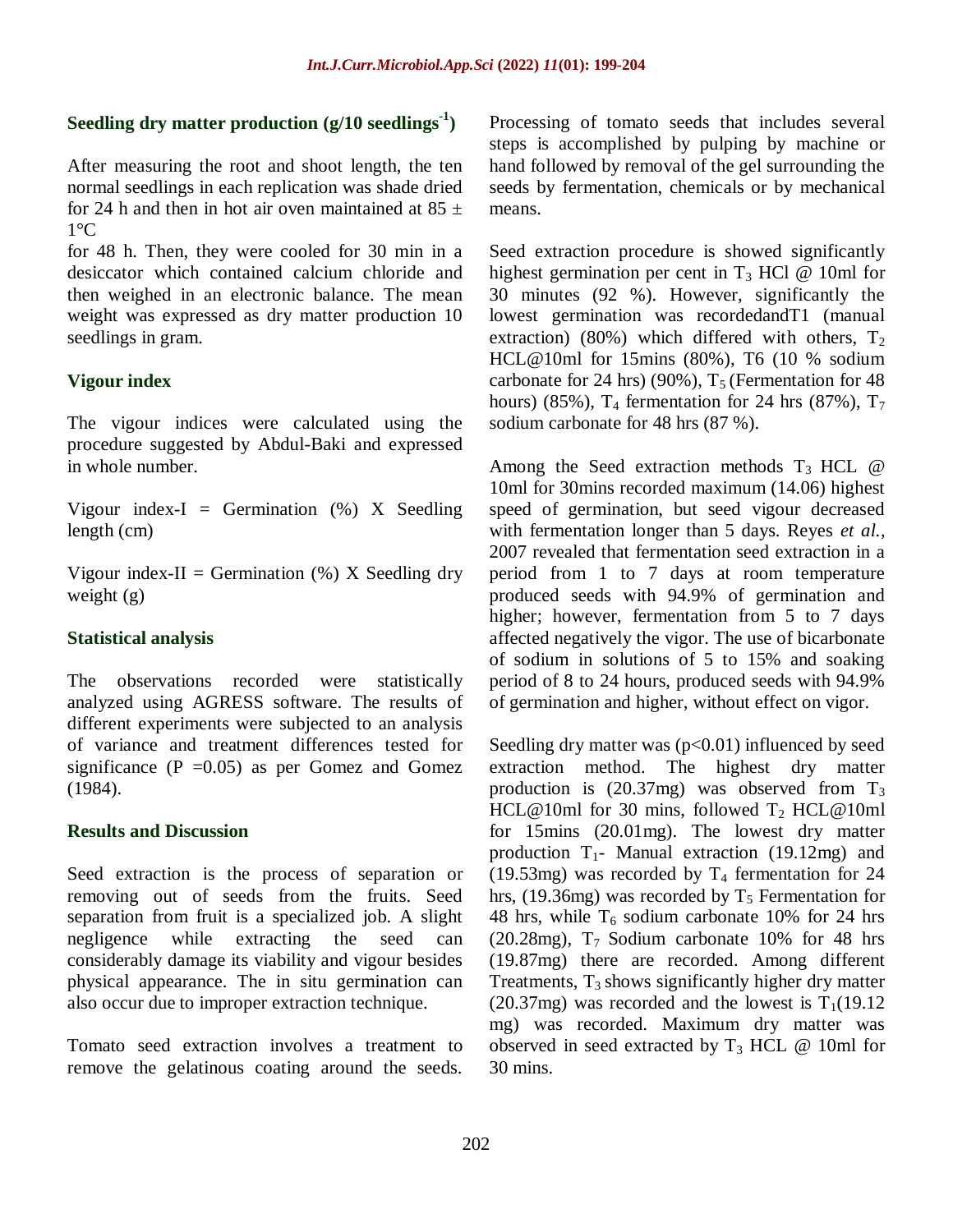| <b>Treatments</b>                                       | Speed of<br>germination | <b>Germination</b><br>(%) | <b>Shoot</b><br>length<br>$(cm)$ | <b>Root</b><br>length<br>$(cm)$ | Dry matter<br>production<br>(mg) | <b>Vigour</b><br>index-I | <b>Vigour</b><br>index-<br>$\mathbf{I}$ |
|---------------------------------------------------------|-------------------------|---------------------------|----------------------------------|---------------------------------|----------------------------------|--------------------------|-----------------------------------------|
| $T_1$ -Manual<br>extraction                             | 10.83                   | 80                        | 4.1                              | 4.0                             | 19.12                            | 648                      | 1529                                    |
| $T_2$ -HCl@10ml for<br>15mins                           | 13.23                   | 89                        | 5.0                              | 4.8                             | 20.01                            | 872                      | 1780                                    |
| $T_3$ -HCl@10ml for<br>30mins                           | 14.06                   | 92                        | 5.5                              | 5.1                             | 20.37                            | 975                      | 1874                                    |
| <b>T<sub>4</sub>-Fermentation</b><br>for $24hrs$ (1day) | 12.89                   | 87                        | 4.5                              | 4.6                             | 19.53                            | 791                      | 1699                                    |
| $T_5$ -Fermentation<br>for 48hrs (2days)                | 11.87                   | 85                        | 4.3                              | 4.2                             | 19.36                            | 722                      | 1645                                    |
| $T_6$ -Sodium<br>carbonate 10%<br>for 24hrs             | 14.03                   | 90                        | 5.3                              | 5.0                             | 20.28                            | 927                      | 1825                                    |
| $T7$ -Sodium<br>carbonate 10%<br>for 48hrs              | 13.08                   | 87                        | 4.9                              | 4.8                             | 19.87                            | 843                      | 1728                                    |
| <b>SED</b>                                              | $0.230**$               | $2.225**$                 | $0.121*$<br>$\ast$               | $0.094**$                       | 9.339**                          | 47.413*<br>$*$           | $0.381*$<br>$\ast$                      |
| CD(0.5)                                                 | 0.493                   | 4.773                     | 0.260                            | 0.203                           | 20.118                           | 101.702                  | 0.818                                   |

**Table.1** Effects of different seed extraction methods on seed quality parameters in Tomato

Shoot Length among all extraction methods, significantly (P< 0.01) maximum seedling length (5.5 cm) was recorded at  $T_3$  HCl@10ml for 30 minutes followed by  $T_2$  HCl @10ml for 15 minutes (5.0 cm).

The minimum seedling length (10.77cm)  $T_1$  Manual extraction and (4.5cm) recorded at  $T_4$  Fermentation for 24 hours,  $(4.3)$  T<sub>5</sub> Fermentation for 48 hours $(1)$ day) and mean while (sodium carbonate 10% for 24 hours (5.3cm),  $T_7$  Sodium carbonate 10% for 48 hrs (4.3 cm). Among the Different Treatments,  $T_3$ shows significantly higher shoot length (5.5 cm) was recorded and the lowest shoot length  $T_1$  (4.5cm).

In Root length Among all extraction methods, significantly (P< 0.01) maximum seedling length (5.1 cm) was recorded at  $T_3$  HCl @ 10ml for 30 minutes followed by  $T_2$  HCl @ 10ml for 15 minutes (4.8cm). The minimum root length (4.0cm)  $T_1$ manual extraction and  $(4.6cm)$  recorded at T<sub>4</sub>

fermentation for 24 hours and  $T_5$  fermentation for 48 hrs (4.2cm) and while T6 sodium carbonate 10% for 24 hrs (5.0 cm),  $T_7$  sodium carbonate 10% for 48 hrs (2 days) (4.8cm).Significantly the highest vigour index1 noticed in  $T_3$  HCL  $\omega$  10ml for 30 minutes (975), followed by  $T_2$  HCL @ 10ml for 15 minutes (872), The lowest vigour index 2 noticed in  $T_1$ manual extraction(648). Significantly the highest vigour index I noticed in T3 HCL @ 10ml for 30 minutes (1874),The lowest vigour index-II was noticed by  $T_1$  manual extraction (1529). (Table 1)

Therefore mentioned results showed that most important seed physiological quality and seedling characteristic parameters such as speed of germination, germination percent, shoot length, Root length, seed dry weight, vigour index I and vigour index II were significantly higher at extraction method of  $T_3$  HCl @ 10ml for 30 minutes. Furthermore, the lowest extraction method of  $T_1$  manual extraction Thus, it can be concluded